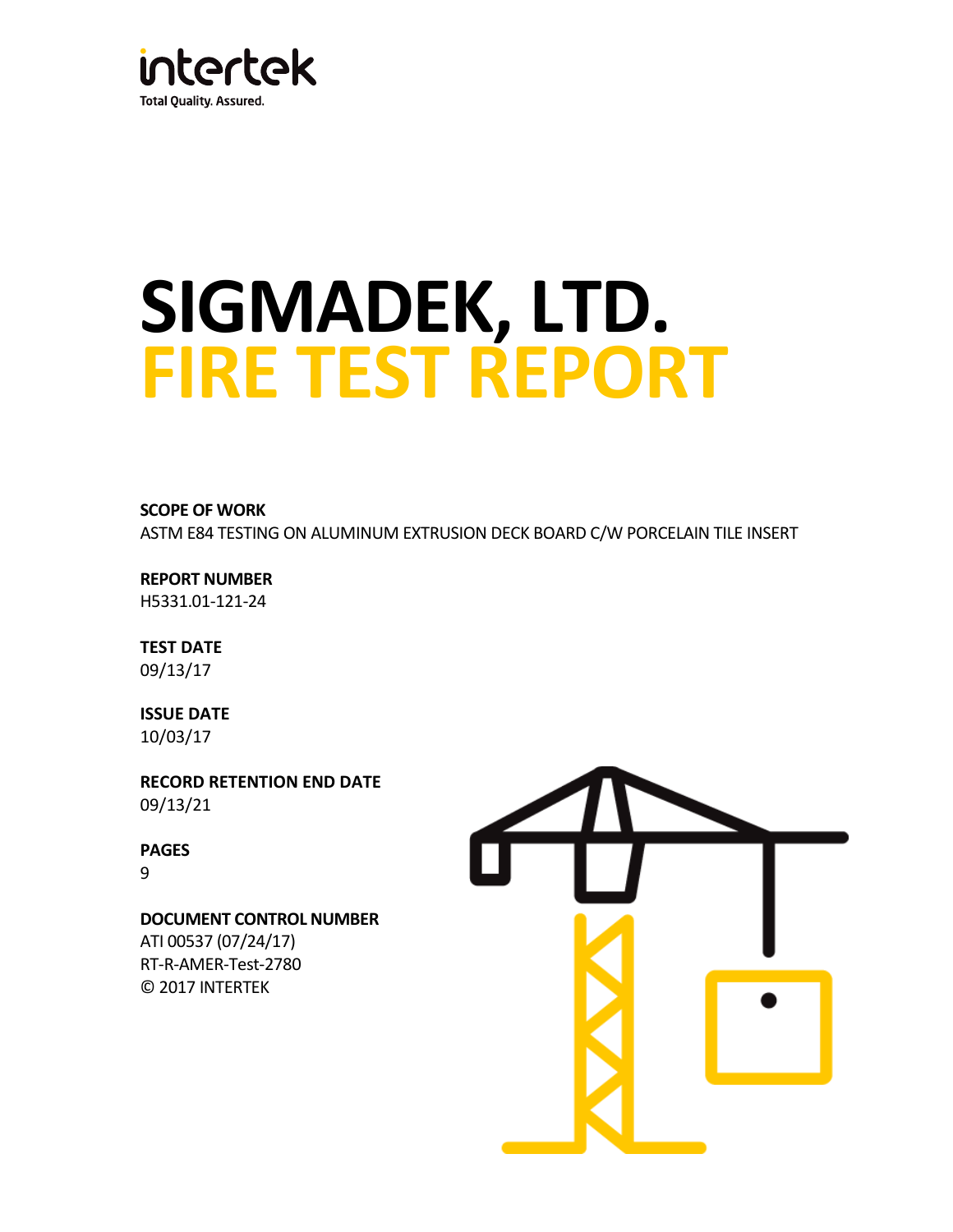

130 Derry Court York, Pennsylvania 17406

Telephone: 717-764-7700 Facsimile: 717-764-4129 [www.intertek.com/building](http://www.intertek.com/building) 

## **TEST REPORT FOR SIGMADEK, LTD.**

Report No.: H5331.01-121-24 Date: 10/03/17

#### **REPORT ISSUED TO**

**SigmaDek, Ltd.** PO BOX 47092 Calgary, Alberta T3P 0B9

## **SECTION 1**

**SCOPE**

Intertek Building & Construction (B&C) was contracted by SigmaDek, Ltd., Calgary, Alberta to evaluate the flame spread and smoke developed properties of aluminum extrusion deck board c/w porcelain tile insert. Testing was conducted at the Intertek B&C test facility in York, Pennsylvania. Results obtained are tested values and were secured by using the designated test method(s). A summary of test results and the complete graphical test data is reported herein.

This report does not constitute certification of this product nor an opinion or endorsement by this laboratory.

### **SECTION 2**

#### **SUMMARY OF TEST RESULTS**

**Product Type:** Aluminum Extrusion Deck Board C/W Porcelain Tile Insert **Series/Model:** N/A

| <b>FLAME SPREAD INDEX</b> | <b>SMOKE DEVELOPED INDEX</b> |
|---------------------------|------------------------------|
|                           |                              |

#### For INTERTEK B&C:



This report is for the exclusive use of Intertek's Client and is provided pursuant to the agreement between Intertek and its Client. Intertek's responsibility and liability are limited to the terms and conditions of the agreement. Intertek assumes no liability to any party, other than to the Client in accordance with the agreement, for any loss, expense or damage occasioned by the use of this report. Only the Client is authorized to permit copying or distribution of this report and then only in its entirety. Any use of the Intertek name or one of its marks for the sale or advertisement of the tested material, product or service must first be approved in writing by Intertek. The observations and test results in this report are relevant only to the sample(s) tested. This report by itself does not imply that the material, product, or service is or has ever been under an Intertek certification program.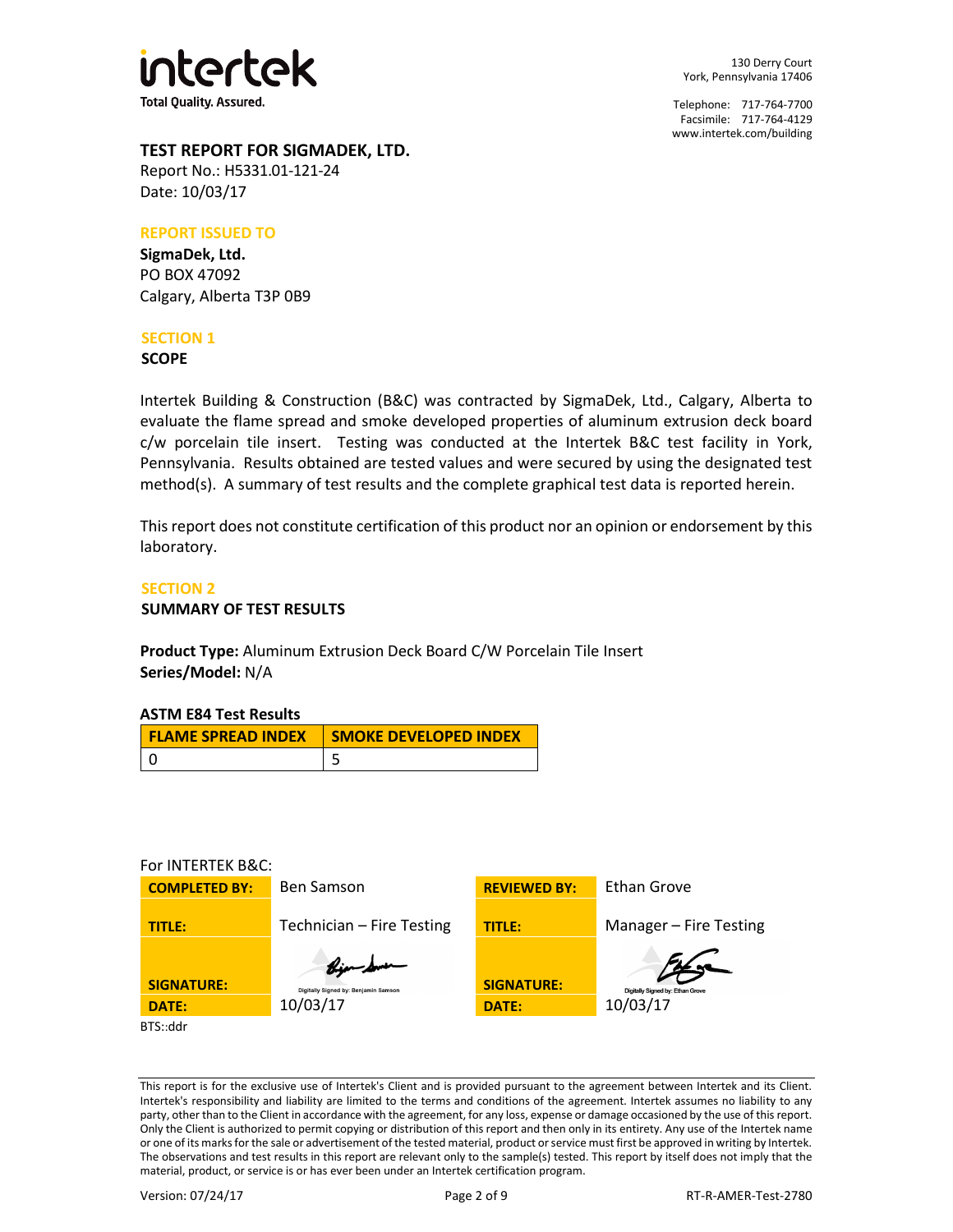

Telephone: 717-764-7700 Facsimile: 717-764-4129 [www.intertek.com/building](http://www.intertek.com/building) 

## **TEST REPORT FOR SIGMADEK, LTD.**

Report No.: H5331.01-121-24 Date: 10/03/17

#### **SECTION 3**

#### **TEST METHOD**

The specimens were evaluated in accordance with the following:

**ASTM E84-16**, *Standard Test Method for Surface Burning Characteristics of Building Materials* 

#### **SECTION 4**

#### **MATERIAL SOURCE/INSTALLATION**

Test samples were provided by the client.

#### **SECTION 5**

#### **LIST OF OFFICIAL OBSERVERS**

| <b>NAME</b>           | <b>COMPANY</b> |  |
|-----------------------|----------------|--|
| Ben Samson            | Intertek B&C   |  |
| <b>Scott Gingrich</b> | Intertek B&C   |  |

#### **SECTION 6**

#### **TEST PROCEDURE**

The Steiner Tunnel test apparatus is used to evaluate the surface burning characteristics and smoke development of building materials. The apparatus is considered to be under calibrated conditions when the flame front reaches the end of the tunnel within 5 minutes and 30 seconds (plus or minus 15 seconds) during a red oak test. An initial preheat of the tunnel is performed and the test specimen is installed when the tunnel temperature drops to  $105^\circ$ F ± 5°F. When the test is initiated, the 88 KW dual burner and 240 feet per minute air current creates a flame that extends 4.5 feet down the tunnel. The flame progression is tracked from this point to the exhaust end of the tunnel which is 19.5 feet downstream. An observer simultaneously notes any test specimen anomalies such as melting, dripping, sagging, delamination, fall-out, etc. The smoke that is generated during the test is measured by a photometer. The flame spread and smoke developed data are automatically logged and graphed versus time by a data acquisition and computer system. The Flame Spread Index (FSI) and the Smoke Developed Index (SDI) are based on an area under the curve calculation and the red oak flooring calibration data.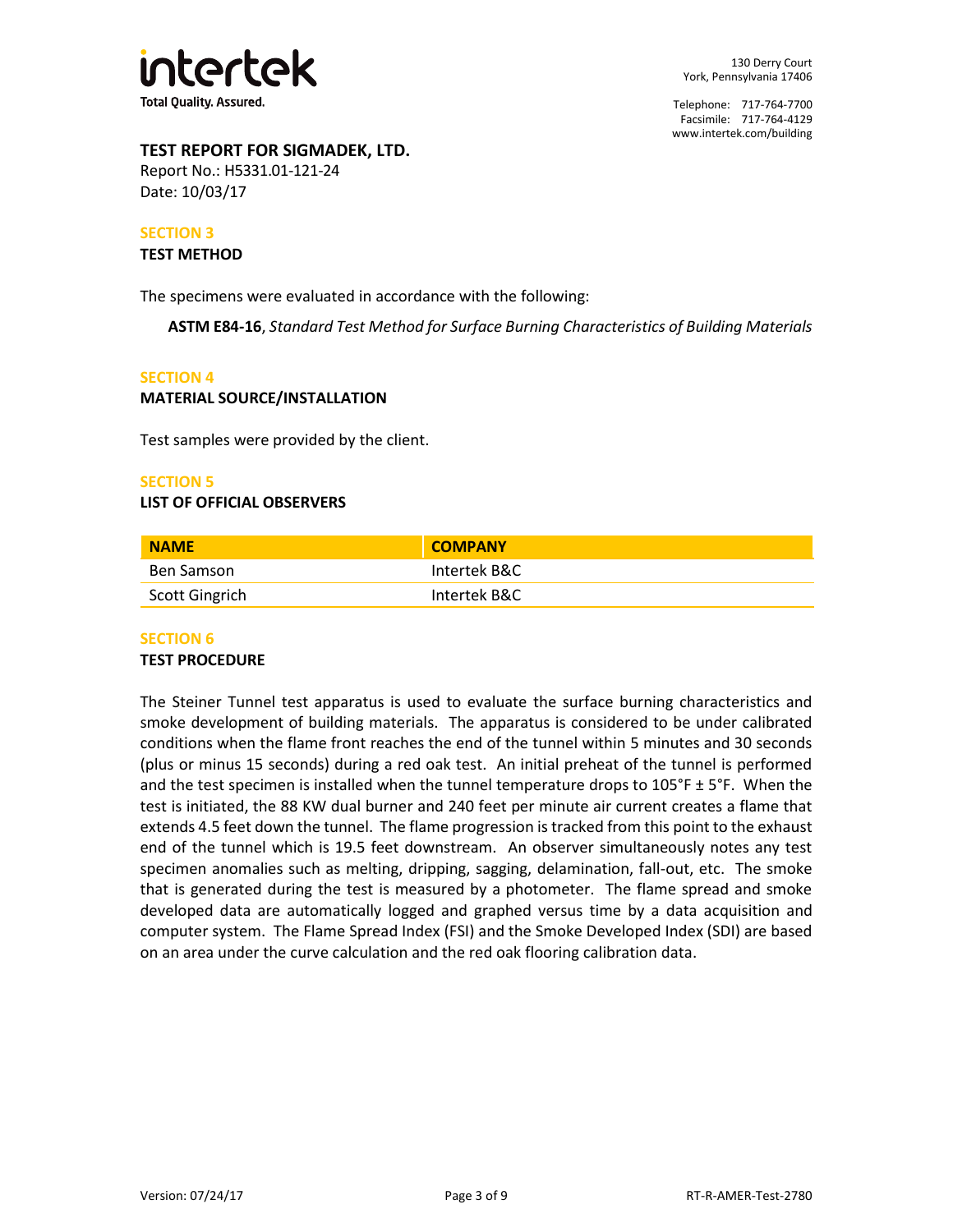

Telephone: 717-764-7700 Facsimile: 717-764-4129 [www.intertek.com/building](http://www.intertek.com/building) 

# **TEST REPORT FOR SIGMADEK, LTD.**

Report No.: H5331.01-121-24 Date: 10/03/17

#### **SECTION 7**

#### **TEST SPECIMEN DESCRIPTION**

| <b>MANUFACTURER*</b>     | SigmaDek Ltd.                                                     |
|--------------------------|-------------------------------------------------------------------|
| <b>PRODUCT TYPE*</b>     | Aluminum Extrusion Deck Board C/W Porcelain Tile Insert           |
| SERIES/MODEL*            | N/A                                                               |
| <b>COMPOSITION*</b>      | Aluminum, Porcelain                                               |
| <b>CONDITIONING TIME</b> | $72+hr.$                                                          |
| <b>SPECIMEN SIZE</b>     | 9-1/8 in. wide x 94-1/2 in. long                                  |
| <b>THICKNESS</b>         | 1 in.                                                             |
| <b>SPECIMEN SECTIONS</b> | 6                                                                 |
| <b>TOTAL WEIGHT</b>      | 38.7 lbs.                                                         |
| <b>COLOR</b>             | Gray / White                                                      |
| <b>SIDE TO FLAME*</b>    | Porcelain Face                                                    |
| <b>SUPPORT USED*</b>     | 1/4 in. diameter steel rods spaced every 24 in. on center         |
| <b>MOUNTING METHOD</b>   | ASTM E84 Appendix X1.1.2.2                                        |
| <b>SUBSTRATE USED*</b>   | No substrate was utilized                                         |
| <b>CEMENT BOARD</b>      | 1/4 in. thick fiber cement board was placed on top of the sample. |

\*From the client's material description and/or instructions

**Note:** Specimens were conditioned as per the requirements of Section 6.4 of ASTM E84*.*

#### **SECTION 8**

#### **CODES AND REGULATIONS**

The 2015 International Building Code® (Chapter 8 Interior Finishes, Section 803 Wall and Ceiling Finishes) and NFPA 5000, (Chapter 10 Interior Wall or Ceiling Finish Testing and Classification) classify materials based on their Flame Spread and Smoke Developed indices. The classification criteria are listed below:

| <b>CLASSIFICATION</b> | <b>FLAME SPREAD INDEX</b> | <b>SMOKE DEVELOPED INDEX</b> |
|-----------------------|---------------------------|------------------------------|
|                       | $0 - 25$                  | 0-450                        |
|                       | 26-75                     | 0-450                        |
|                       | 76-200                    | 0-450                        |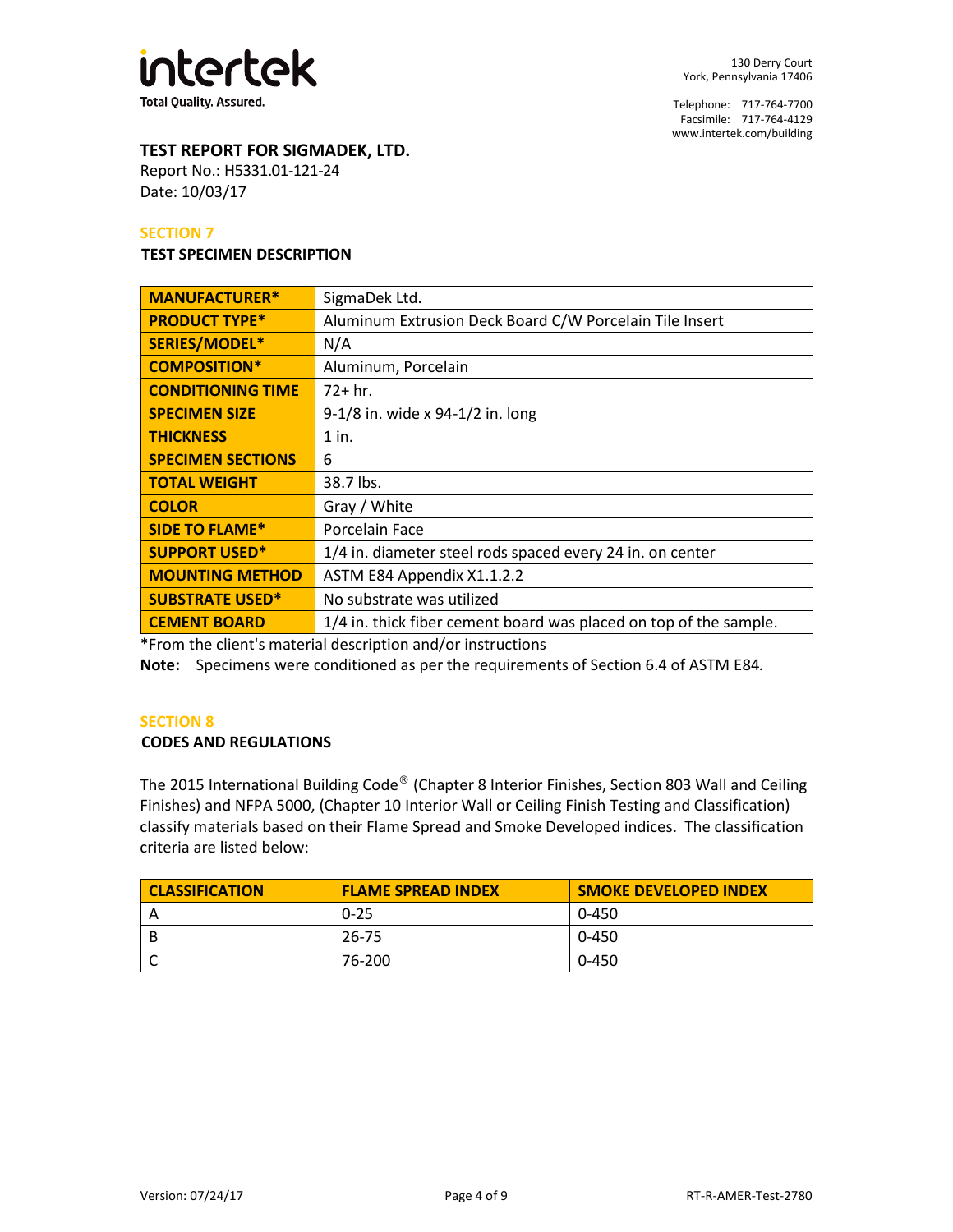

130 Derry Court York, Pennsylvania 17406

Telephone: 717-764-7700 Facsimile: 717-764-4129 [www.intertek.com/building](http://www.intertek.com/building) 

# **TEST REPORT FOR SIGMADEK, LTD.**

Report No.: H5331.01-121-24 Date: 10/03/17

## **SECTION 9**

**TEST RESULTS**

| <b>TEST RESULTS</b>           |                   |
|-------------------------------|-------------------|
| <b>Test Date</b>              | 09/12/17          |
| <b>Test Operator</b>          | <b>Ben Samson</b> |
| Flame Spread Index (FSI)      | U                 |
| Smoke Developed Index (SDI)   |                   |
| Red Oak Calibration (% * Min) | 101.62            |

| <b>TEST DATA</b>          |        |
|---------------------------|--------|
| FSI (unrounded)           | 0.3    |
| SDI (unrounded)           | 2.7    |
| FS * Time Area (Ft * Min) | 0.5    |
| Smoke Area (% * Min)      | 2.7    |
| Fuel Area (°F * Min)      | 4318.5 |

| <b>OBSERVATIONS</b>                |                  |
|------------------------------------|------------------|
| Ignition Time                      | 07:04 (Min:Sec)  |
| Max Flame Front Advance            | 0.9 Feet         |
| Time to Max Flame Front            | 09:35 (Min:Sec)  |
| Max Temp At Exposed T/C            | $517.7^{\circ}F$ |
| Time To Max Temp                   | 09:57 (Min:Sec)  |
| <b>Dripping Observed</b>           | None             |
| Flaming On Floor Observed          | None             |
| After Flame Top Observed           | 10:05 (Min:Sec)  |
| After Flame Floor Observed         | None             |
| Sagging Observed                   | None             |
| <b>Delamination Observed</b>       | None             |
| Shrinkage Observed                 | None             |
| <b>Fallout Observed</b>            | 05:42 (Min:Sec)  |
| <b>Cracking Observed</b>           | 01:43 (Min:Sec)  |
| <b>Observations After the Test</b> | None             |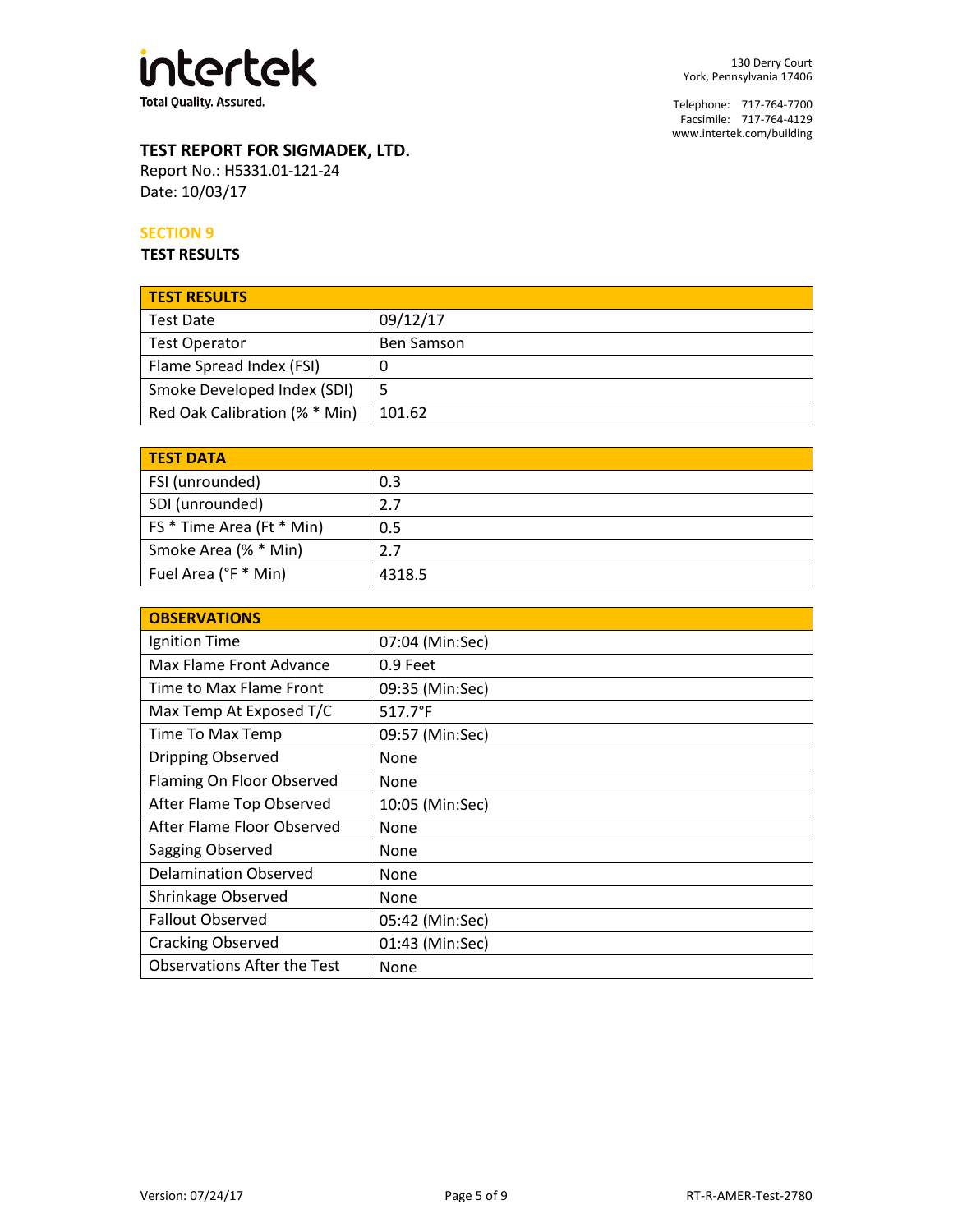

**TEST REPORT FOR SIGMADEK, LTD.** 

Report No.: H5331.01-121-24 Date: 10/03/17

**SECTION 10 PHOTOGRAPHS**



**Photo No. 1 Exposed Surface of the Test Specimen (Pre-test)** 



**Photo No. 2 Unexposed Surface of the Test Specimen (Pre-test)** 

130 Derry Court York, Pennsylvania 17406

Telephone: 717-764-7700 Facsimile: 717-764-4129 [www.intertek.com/building](http://www.intertek.com/building)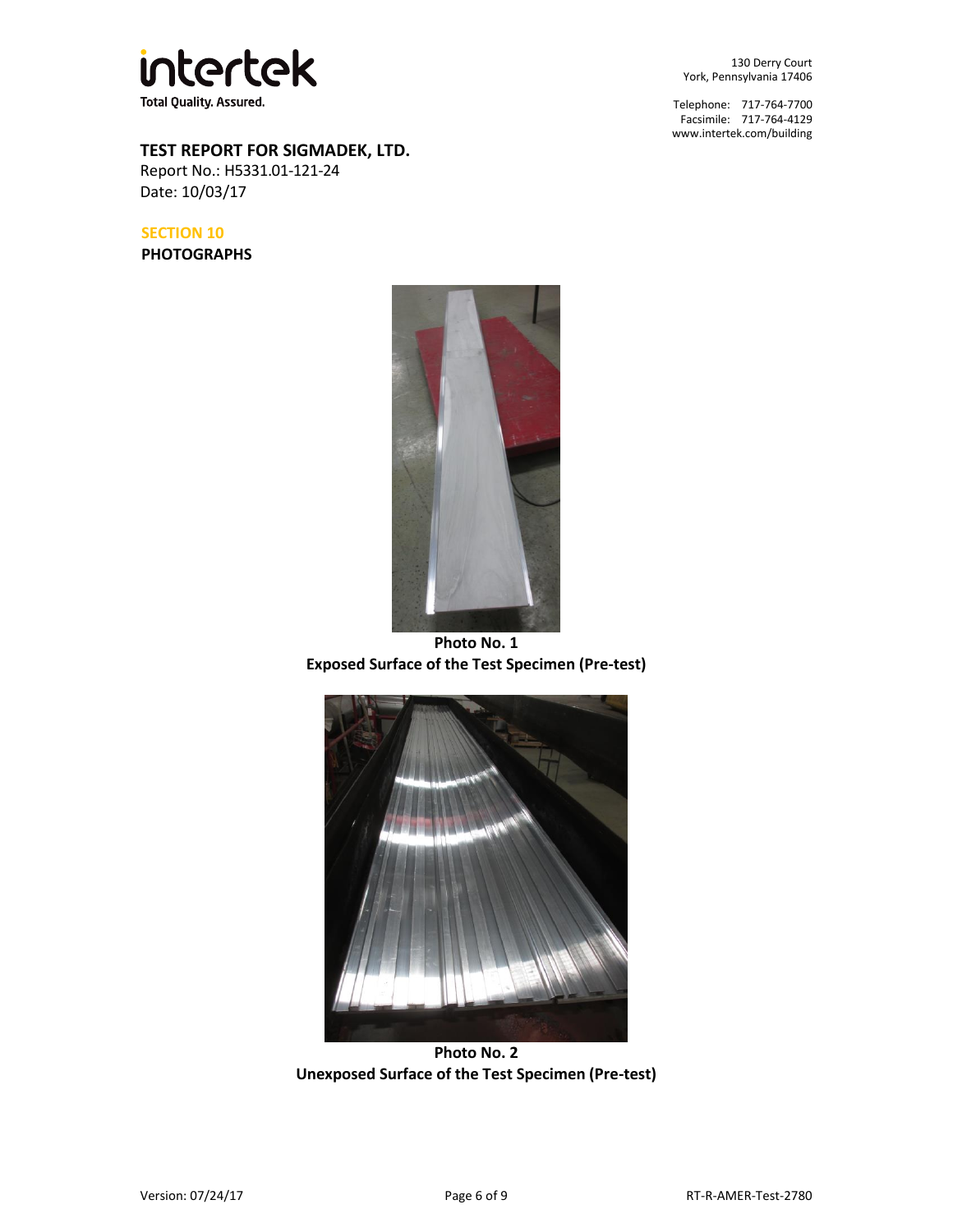

**TEST REPORT FOR SIGMADEK, LTD.** 

Report No.: H5331.01-121-24 Date: 10/03/17

**SECTION 10 (Continued)** 

**PHOTOGRAPHS**



Telephone: 717-764-7700 Facsimile: 717-764-4129 [www.intertek.com/building](http://www.intertek.com/building) 



**Photo No. 3 Unexposed Surface of the Test Specimen (Post-test)** 



**Photo No. 4 Exposed Surface of the Test Specimen (Post-test)**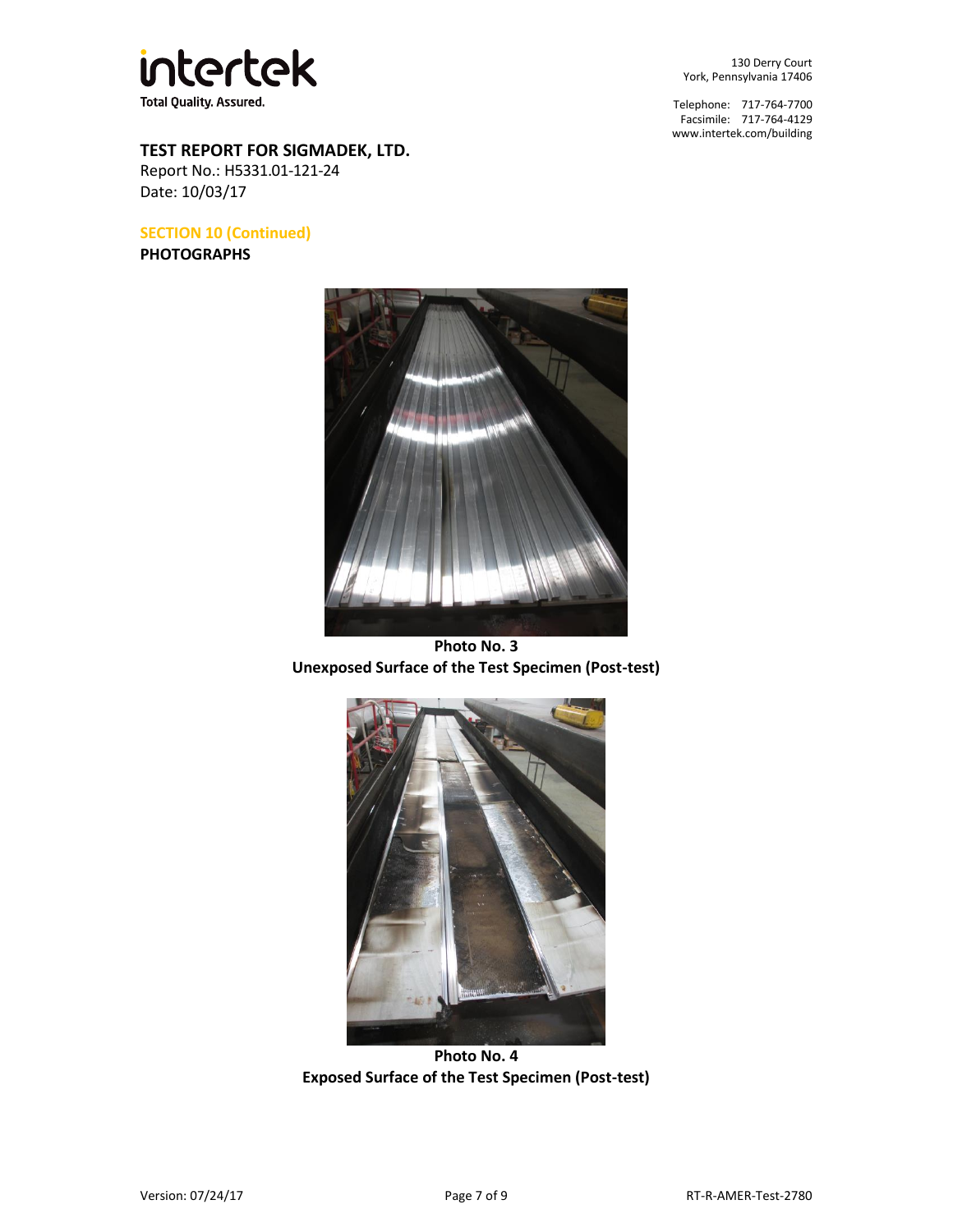

Telephone: 717-764-7700 Facsimile: 717-764-4129 [www.intertek.com/building](http://www.intertek.com/building) 

# **TEST REPORT FOR SIGMADEK, LTD.**

Report No.: H5331.01-121-24 Date: 10/03/17

## **SECTION 11**

**GRAPHS**



 $\frac{1}{2}$ 

 $\ddot{\bf{6}}$ 

5

 $\overline{\mathbf{3}}$ 

ģ

 $10$ 

 $\dot{\mathbf{8}}$